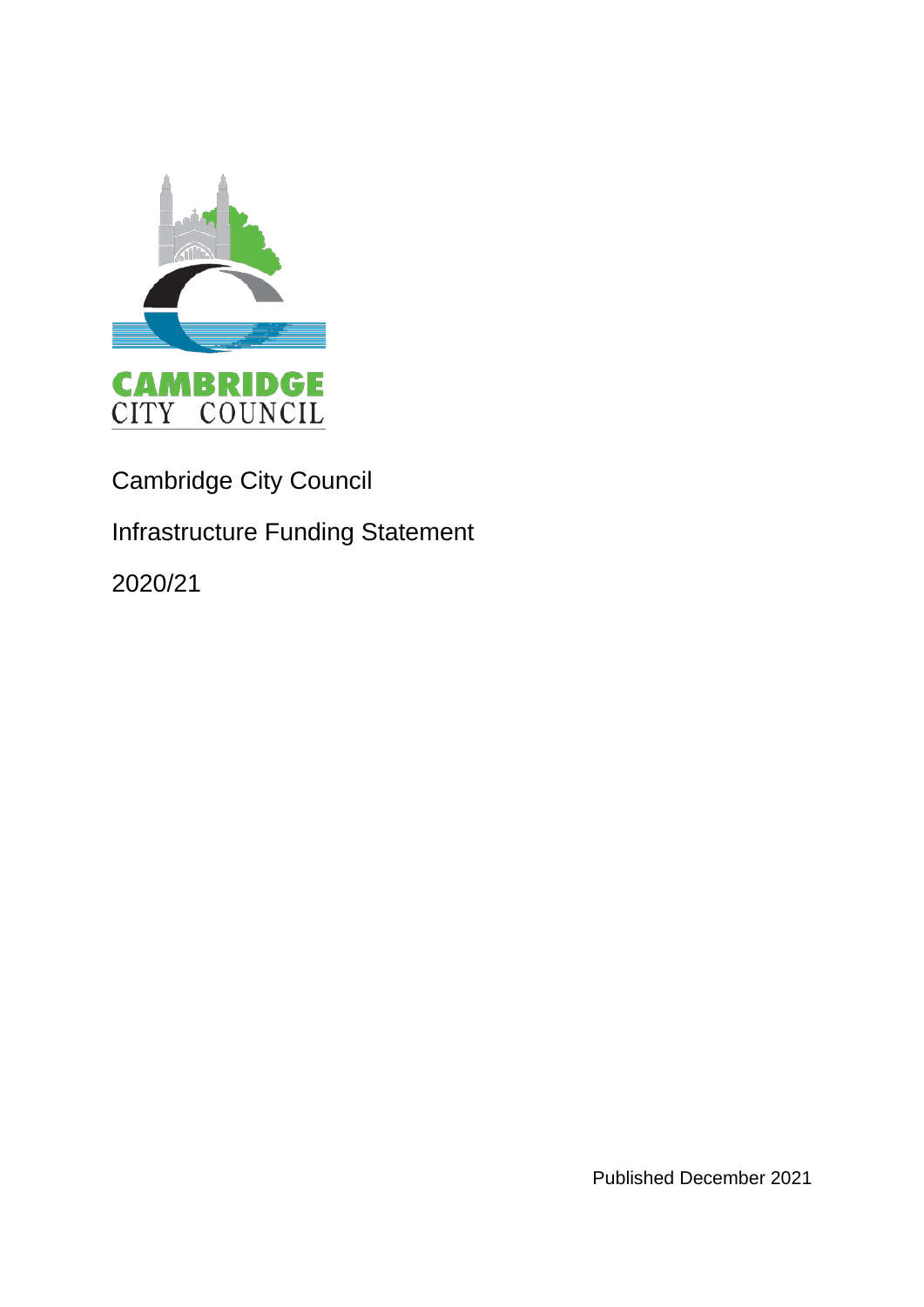The Infrastructure Funding Statement provides information on the monetary (and non-monetary) contributions sought and received from developers for the provision of infrastructure to support development in city of Cambridge, and the subsequent use of those contributions by Cambridge City Council. The report covers the financial year 1 April 2020 – 31 March 2021.

Planning obligations under Section 106 of the Town and Country Planning Act 1990, commonly known as "section 106 agreements", are a mechanism used to make a development proposal acceptable in planning terms. They are focused on site specific mitigation of the impact of development by way of either the direct provision of infrastructure (both on and off site of the development) and through the payment of financial contributions to the local planning authority.

A planning obligation may only constitute a reason for granting planning permission if it is

- (i) necessary to make the development acceptable in planning terms (i.e. the basis for the request must be obligations to be articulated through the local, regional, or national planning policies)
- (ii) directly related to the development (i.e. there must be a functional or geographical link between the development and the item being provided as part of the developer's contribution)
- (iii) fairly and reasonably related in scale and kind to the development (i.e. developers are only expected to pay for or contribute to the cost of all infrastructure provision proportionate to the impact of that development)

Cambridge City Council secures contributions in relation to infrastructure which it will deliver but also on behalf of third parties including NHS England. This will typically comprise contributions towards indoor and outdoor sports, informal open spaces, children's play areas and community facilities.

Cambridgeshire County Council secures contributions in relation to infrastructure including education, transport, highways, libraries and household recycling centres. Direct improvements and provision of new highway infrastructure may also be required from the planning permission which are not reported here.

The necessary information for the reporting year is contained within Appendix A, with Appendix B detailing the developments against which monies have been secured and Appendix C detailing the developments where contributions have been received.

During 2020/21 the Council through the use of s106 legal agreements:

- Secured over £2.1m of contributions
- Secured 382 new affordable homes
- Received over £1.8m.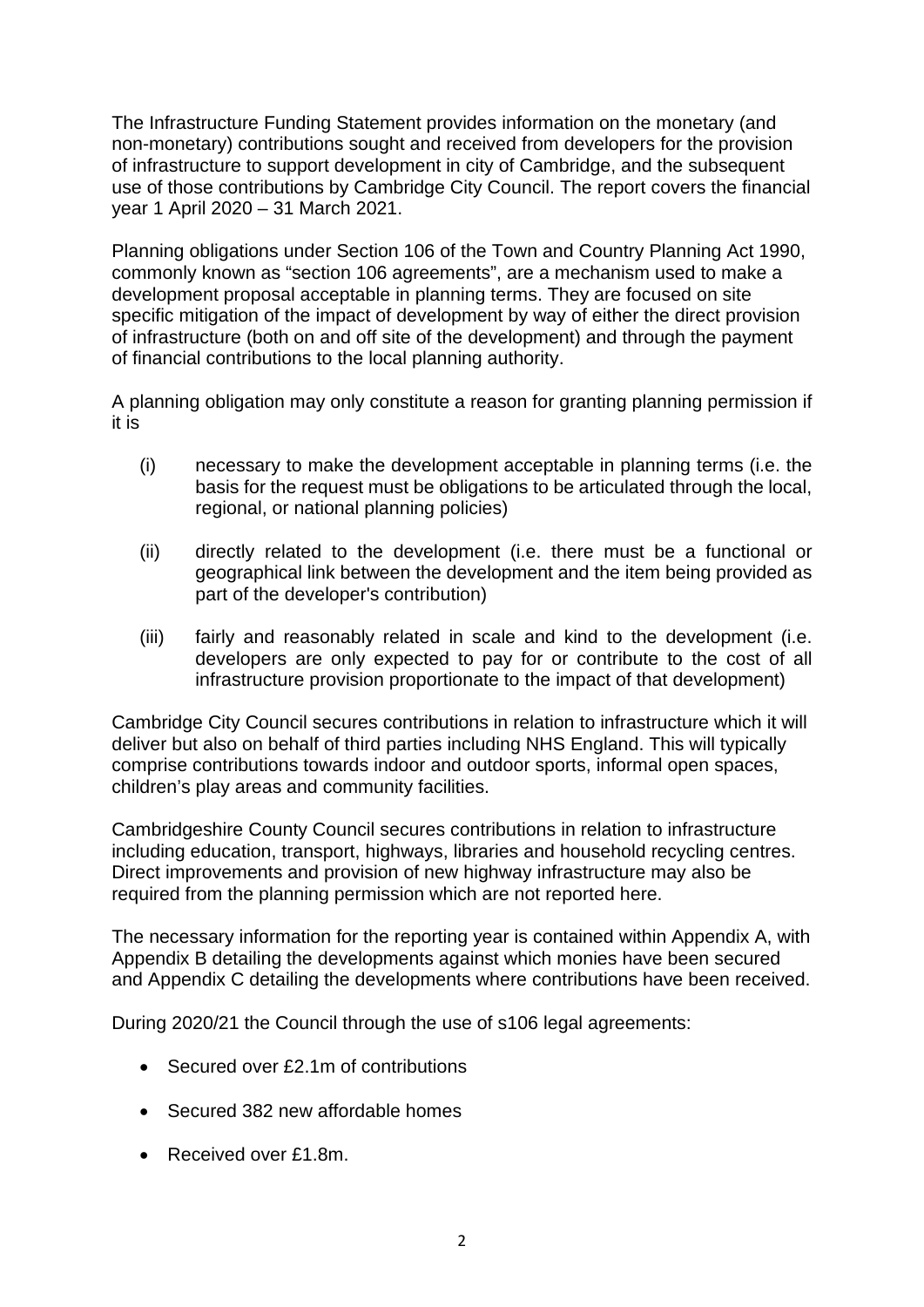Appendix A: Infrastructure Funding Statement Regulatory Requirements (R121A)

| Reporting requirement                           | Sum / Details                   |
|-------------------------------------------------|---------------------------------|
| 3 (a). the total amount of money to be          | £2,158,854.00                   |
| provided under any planning obligations         |                                 |
|                                                 |                                 |
| which were entered into during the reported     |                                 |
| year;                                           |                                 |
| 3 (b). the total amount of money under any      | £1,812,614.08                   |
| planning obligations which was received         |                                 |
| during the reported year;                       |                                 |
| 3 (c). the total amount of money under any      | £2,722m                         |
| planning obligations which was received         |                                 |
| before the reported year which has not been     |                                 |
| allocated by the authority;                     |                                 |
| 3 (d). summary details of any non-monetary      |                                 |
| contributions to be provided under planning     |                                 |
| obligations which were entered into during      |                                 |
| the reported year, including details of-        |                                 |
|                                                 |                                 |
| (i) in relation to affordable housing, the      | 382 affordable dwellings        |
| total number of units which will be             |                                 |
| provided;                                       |                                 |
|                                                 |                                 |
| (ii) in relation to educational facilities, the | n/a                             |
| number of school places for pupils              |                                 |
| which will be provided, and the                 |                                 |
| category of school at which they will           |                                 |
| be provided;                                    |                                 |
| 3 (e). the total amount of money (received      | £1,812,614.58                   |
| under any planning obligations) which was       |                                 |
| allocated but not spent during the reported     |                                 |
| year for funding infrastructure;                |                                 |
| 3 (f). the total amount of money (received      | £2,265,763.00                   |
| under any planning obligations) which was       |                                 |
| spent by the authority (including transferring  |                                 |
| it to another person to spend);                 |                                 |
| 3 (g). in relation to monies (received under    | Community facilities £1,781,673 |
| planning obligations) which were allocated      | Formal open space £621,556      |
|                                                 | Indoor sports £350,292          |
| by the authority but not spent during the       | Informal open space £672,774    |
| reported year, summary details of the items     |                                 |
| of infrastructure on which the money has        | Miscellaneous £334,644          |
| been allocated, and the amount of allocated     | Monitoring £361,391             |
| to each item;                                   | Nature conservation£114,437     |
|                                                 | Outdoor sports £538,490         |
|                                                 | Play provision £146,663         |
|                                                 | Public art £205,405             |
|                                                 | Public realm £20,966            |
|                                                 | Waste facilities £90,025        |
|                                                 | Total £5,238,315                |
|                                                 |                                 |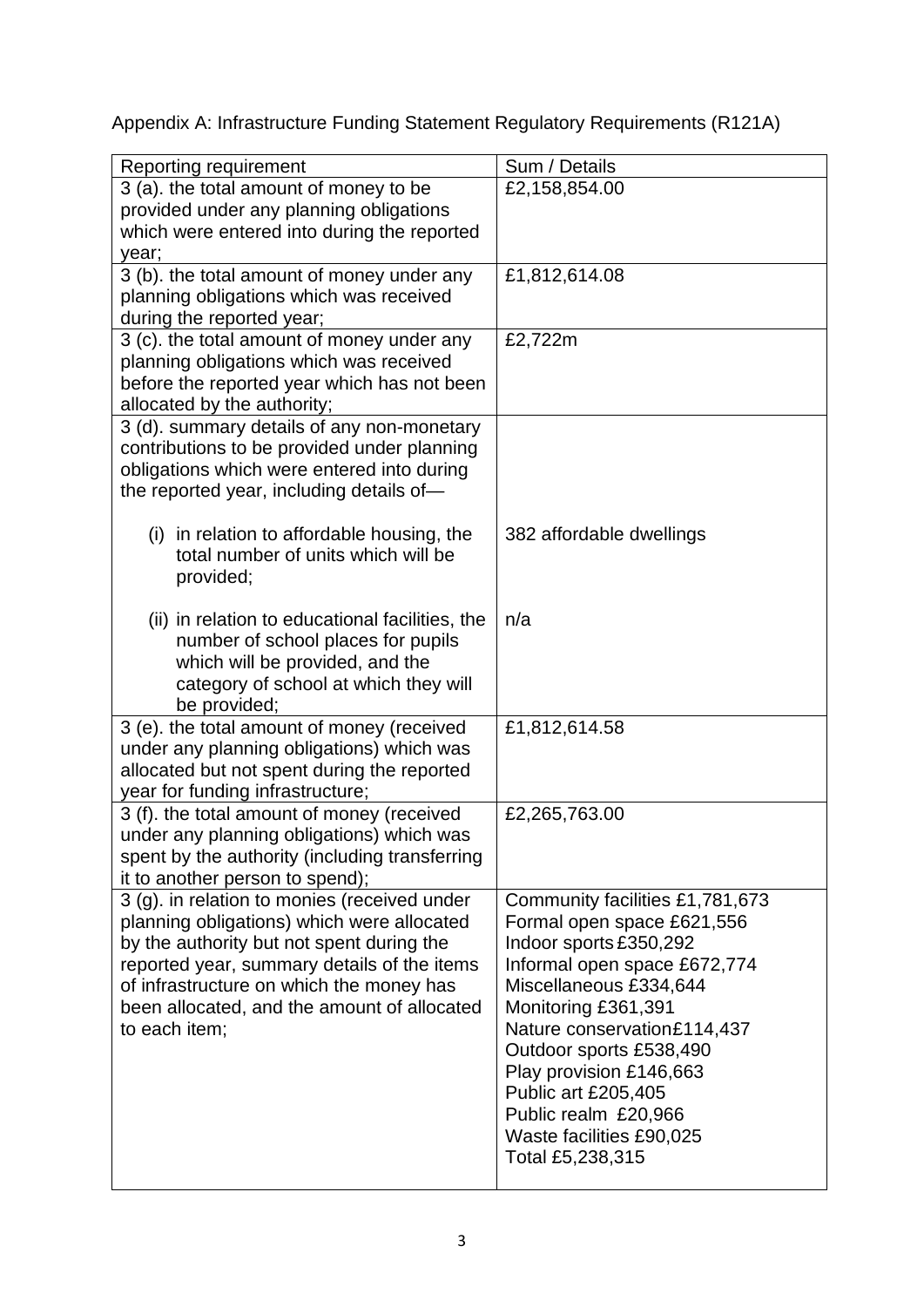| 3 (h). in relation to monies (received under<br>planning obligations) which were spent by<br>the authority during the reported year<br>(including transferring it to another person to<br>spend), summary details of-                                                                                                                                |                       |
|------------------------------------------------------------------------------------------------------------------------------------------------------------------------------------------------------------------------------------------------------------------------------------------------------------------------------------------------------|-----------------------|
| (i) the items of infrastructure on which<br>monies (received under planning<br>obligations) were spent, and the<br>amount spent on each item;                                                                                                                                                                                                        | See Appendix 2 below. |
| (ii) the amount of monies (received<br>under planning obligations) spent on<br>repaying money borrowed, including<br>any interest, with details of the items<br>of infrastructure which that money<br>was used to provide (wholly or in<br>part);                                                                                                    | £0.00                 |
| (iii) the amount of monies (received<br>under planning obligations) spent in<br>respect of monitoring (including<br>reporting under regulation 121A) in<br>relation to the delivery of planning<br>obligations.                                                                                                                                      | £4,540.00             |
| 3 (i). the total monies (received under any<br>planning obligations) during any year which<br>were retained at the end of the reported<br>year, and where any of the retained monies<br>have been allocated for the purposes of<br>longer term maintenance ("commuted<br>sums"), also identify separately the total<br>amount of commuted sums held. | £1,253,075.08         |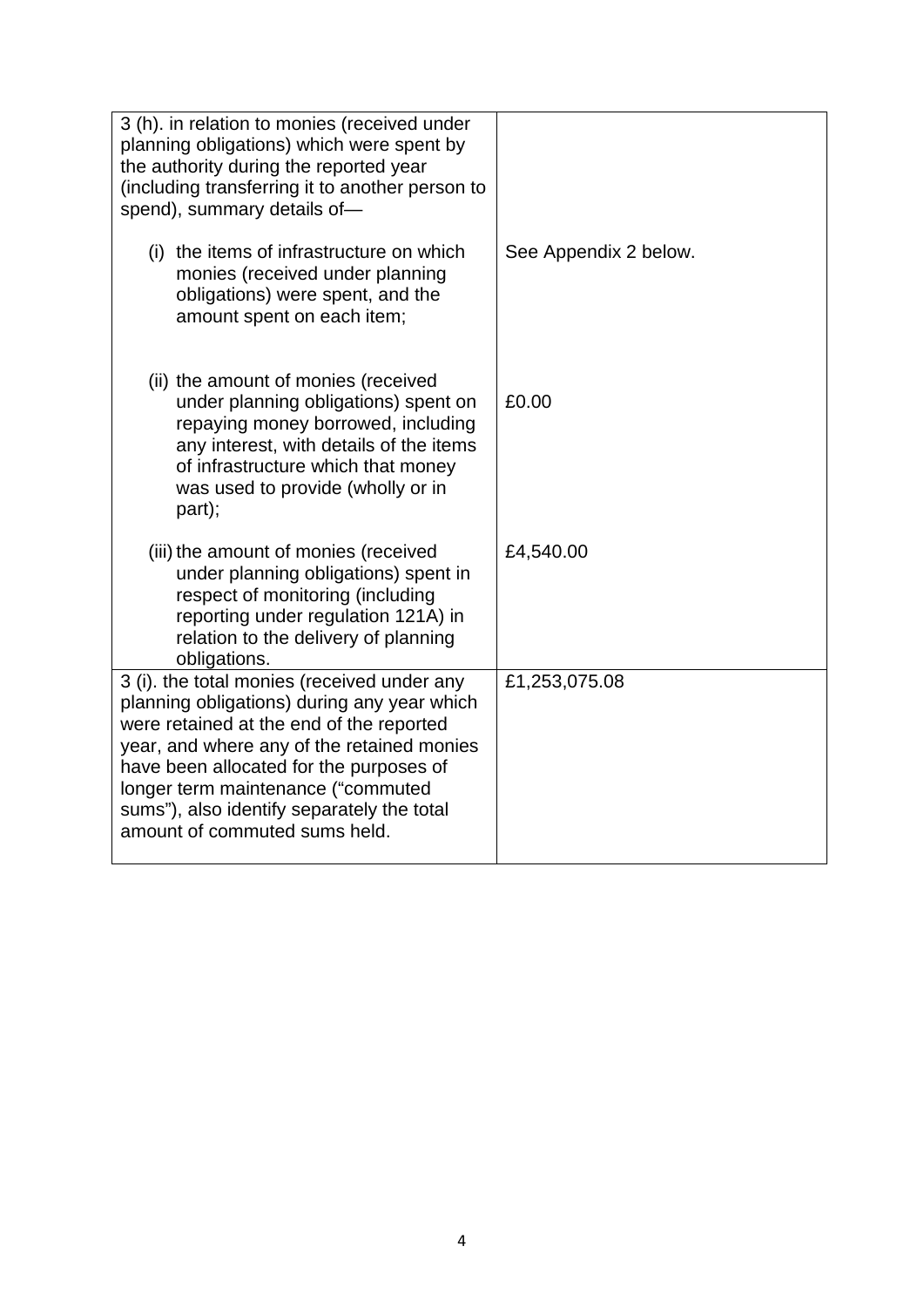Appendix B: Monies secured through section 106

| <b>App Ref</b> | Site /<br><b>Address</b>                  | Area         | Ward       | <b>Facility</b>                                                                                                    | <b>Project contribution</b>                                                                                                                                                 | <b>Clause</b><br>type | <b>Amount</b><br><b>Secured</b> | Date of s106 |
|----------------|-------------------------------------------|--------------|------------|--------------------------------------------------------------------------------------------------------------------|-----------------------------------------------------------------------------------------------------------------------------------------------------------------------------|-----------------------|---------------------------------|--------------|
| 19/1757/FUL    | Land at<br><b>Buchan</b><br><b>Street</b> | $\mathsf{N}$ | <b>KHE</b> | <b>Nuffield Road</b><br>Medical<br>Centre, York<br>Street Surgery,<br><b>East Barnwell</b><br><b>Health Centre</b> | Towards the provision of<br>additional health<br>facilities at and/or<br>improvements to the<br>development / extension<br>of facilities at one or<br>more of the sites at: | <b>NHS</b>            | £10,598                         | 22/01/2021   |
| 19/1756/FUL    | Land at The<br><b>Meadows</b>             | $\mathsf{N}$ | <b>ARB</b> | <b>Nuffield Road</b><br>Medical<br>Centre, York<br>Street Surgery,<br><b>East Barnwell</b><br><b>Health Centre</b> | Towards the provision of<br>additional health<br>facilities at and/or<br>improvements to the<br>development / extension<br>of facilities at one or<br>more of the sites at: | <b>NHS</b>            | £37,851                         | 05/11/2020   |
| 19/1734/FUL    | <b>Clerk</b><br>Maxwell<br>Road           | <b>WC</b>    | <b>NEW</b> | <b>Cobbetts</b><br>Corner                                                                                          | Provision of and/or<br>improvement of and/or<br>access to the Informal<br>Open Space at Cobbetts<br>Corner, Grange Road,<br>Cambridge.                                      | <b>IOS</b>            | £8,415                          | 27/10/2020   |
| 19/1734/FUL    | <b>Clerk</b><br>Maxwell<br>Road           | <b>WC</b>    | <b>NEW</b> | <b>Penarth Place</b>                                                                                               | Provision of and/or<br>improvement of and/or<br>access to the Informal<br>Open Space at Penarth<br>Place, Gough Way,<br>Cambridge.                                          | <b>IOS</b>            | £8,415                          | 27/10/2020   |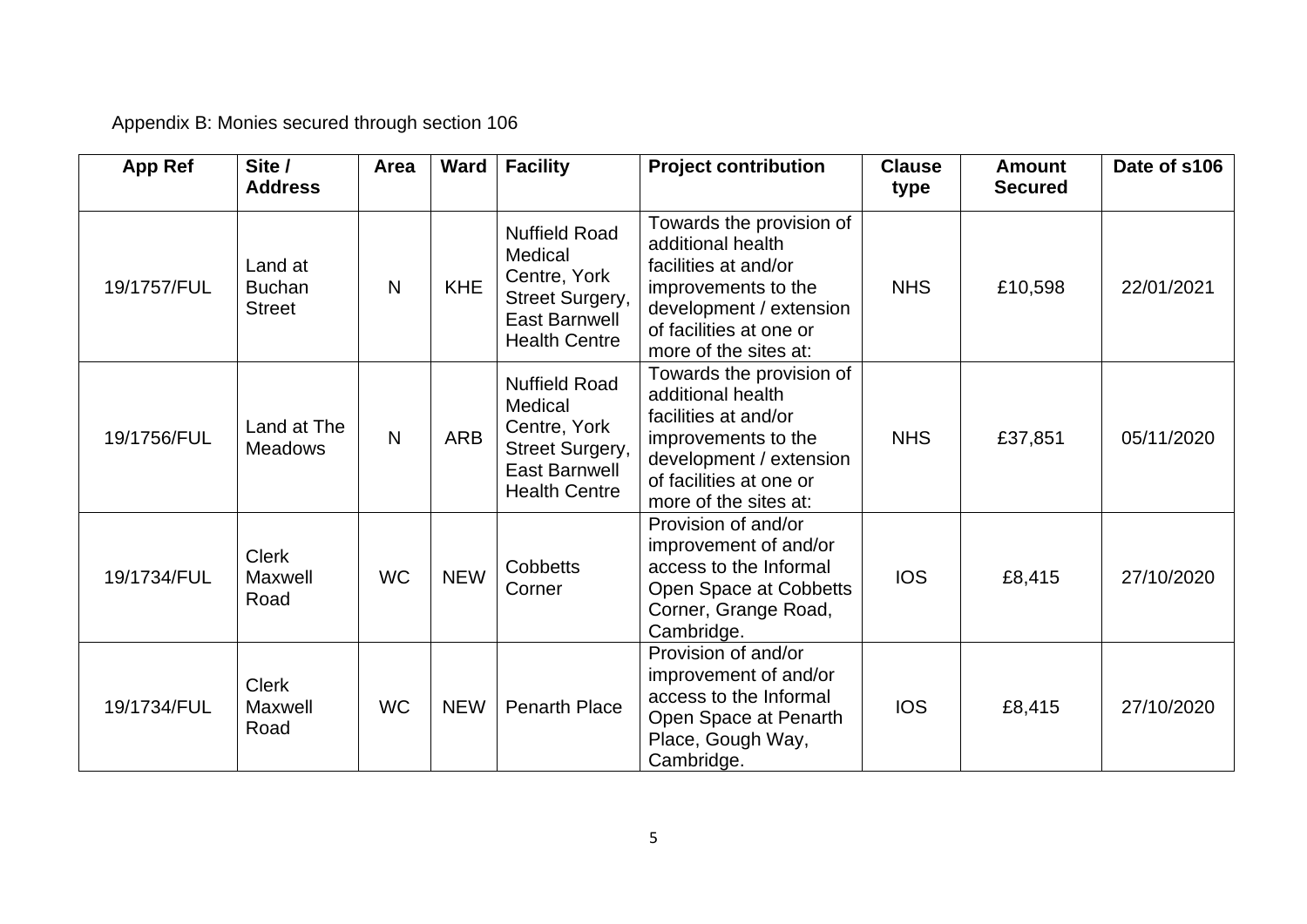| 19/1734/FUL | <b>Clerk</b><br>Maxwell<br>Road | <b>WC</b> | <b>NEW</b> | <b>Penarth Place</b><br>play area            | Toward the provision of<br>and/or improvement to,<br>and / or access to, the<br>children's play area at<br>Penarth Place play area,<br>Gough Way.                                                                                                                                            | <b>PCT</b>  | £13,167 | 27/10/2020 |
|-------------|---------------------------------|-----------|------------|----------------------------------------------|----------------------------------------------------------------------------------------------------------------------------------------------------------------------------------------------------------------------------------------------------------------------------------------------|-------------|---------|------------|
| 19/1734/FUL | <b>Clerk</b><br>Maxwell<br>Road | <b>WC</b> | <b>NEW</b> | Chesterton<br><b>Sports Centre</b>           | Towards the provision of<br>and/or improvement of,<br>and/or upgrading of<br>equipment and/or<br>access to, indoor sports<br>facilities to include<br>improvements and<br>upgrading of the sports<br>hall, gym and changing<br>rooms at Chesterton<br><b>Sports Centre, Gilbert</b><br>Road. | <b>ISF</b>  | £25,017 | 27/10/2020 |
| 19/1734/FUL | <b>Clerk</b><br>Maxwell<br>Road | <b>WC</b> | <b>NEW</b> | Wilberforce<br><b>Road Outdoor</b><br>Centre | Towards the provision of<br>and/or improvement to<br>the athletics facilities<br>and running track along<br>with supporting facilities<br>at Wilberforce Road<br>Athletics Track,<br>Wilberforce Road,<br>Cambridge.                                                                         | <b>OSF</b>  | £22,134 | 27/10/2020 |
| 19/1734/FUL | <b>Clerk</b><br>Maxwell<br>Road | <b>WC</b> | <b>NEW</b> | Akeman Street<br>Community<br>House          | Provision of and/or<br>improvement of and/or<br>access to the community<br>facilities and equipment                                                                                                                                                                                          | <b>CFAC</b> | £55,854 | 27/10/2020 |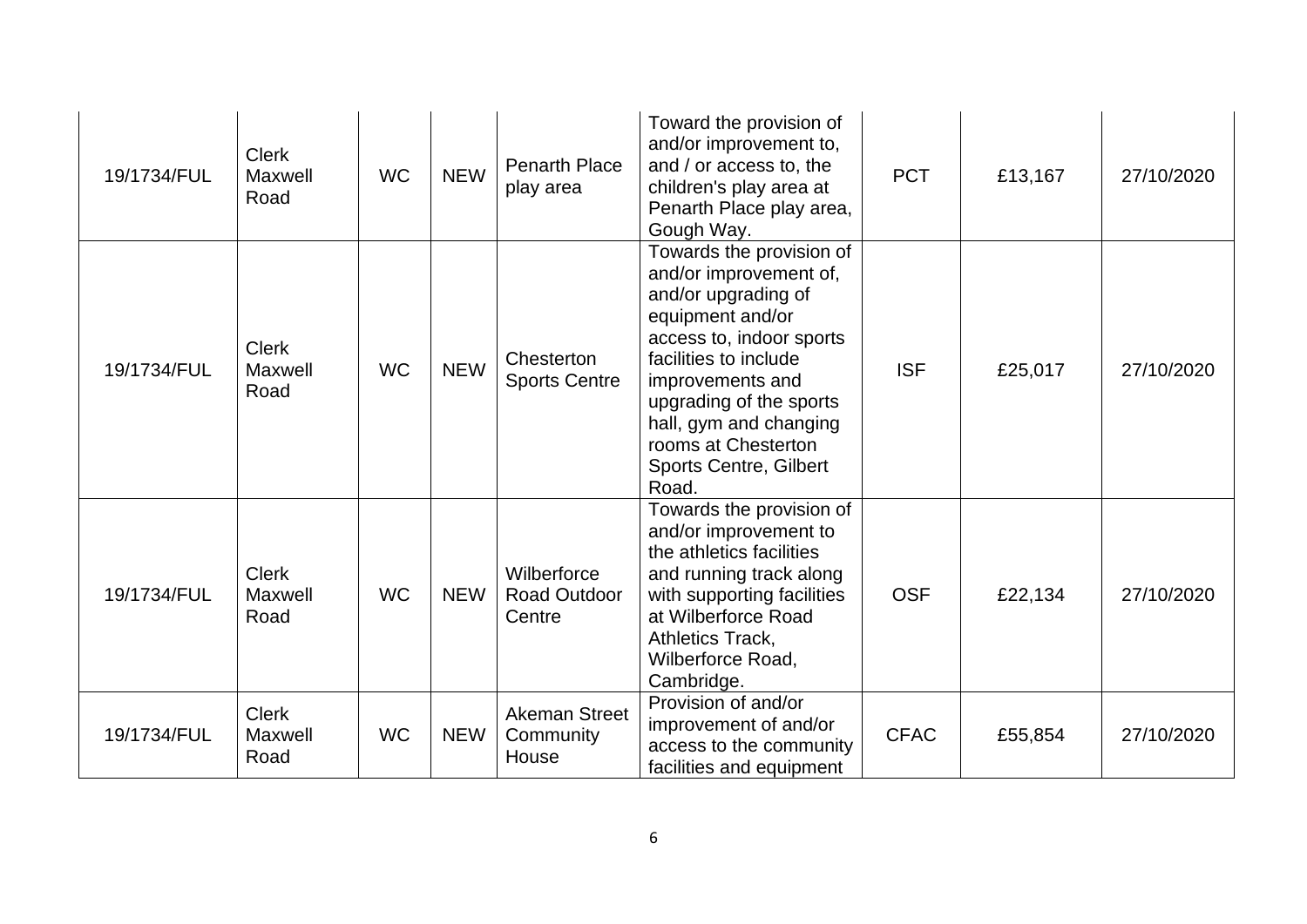|             |                                 |           |            |                                      | at Akeman Street<br><b>Community House</b>                                                                                                                                                 |            |            |            |
|-------------|---------------------------------|-----------|------------|--------------------------------------|--------------------------------------------------------------------------------------------------------------------------------------------------------------------------------------------|------------|------------|------------|
| 19/1734/FUL | <b>Clerk</b><br>Maxwell<br>Road | <b>WC</b> | <b>NEW</b> | Huntingdon<br><b>Road Surgery</b>    | Towards the provision of<br>additional health<br>facilities at and/or<br>improvements to the<br>Huntingdon Road<br>Surgery, Cambridge.                                                     | <b>NHS</b> | £12,696    | 27/10/2020 |
| 19/1616/FUL | 67 - 97A<br>Campkin<br>Road     | N         | <b>KHE</b> | <b>North</b><br>Cambridge<br>Academy | Towards the provision<br>and/or improvement of<br>outdoor sports pitches<br>and in particular artificial<br>cricket nets and wicket<br>at North Cambridge<br>Academy.                      | <b>OSF</b> | £15,589    | 28/05/2020 |
| 19/1616/FUL | 67 - 97A<br>Campkin<br>Road     | N         | <b>KHE</b> | North<br>Cambridge<br>Academy        | Towards the provision of<br>and/or improvement to<br>indoor sports facilities<br>and equipment and in<br>particular a Scoreboard,<br>PA, AV and displays at<br>North Cambridge<br>Academy. | <b>ISF</b> | £17,619.50 | 28/05/2020 |
| 19/1616/FUL | 67 - 97A<br>Campkin<br>Road     | N         | <b>KHE</b> | Nuns Way<br>Recreation<br>Ground     | Towards the provision of<br>and/or improvement of<br>and/or access to the<br>Informal Open Space<br>facilities at Nun's Way<br><b>Recreation Ground.</b>                                   | <b>IOS</b> | £15,851    | 28/05/2020 |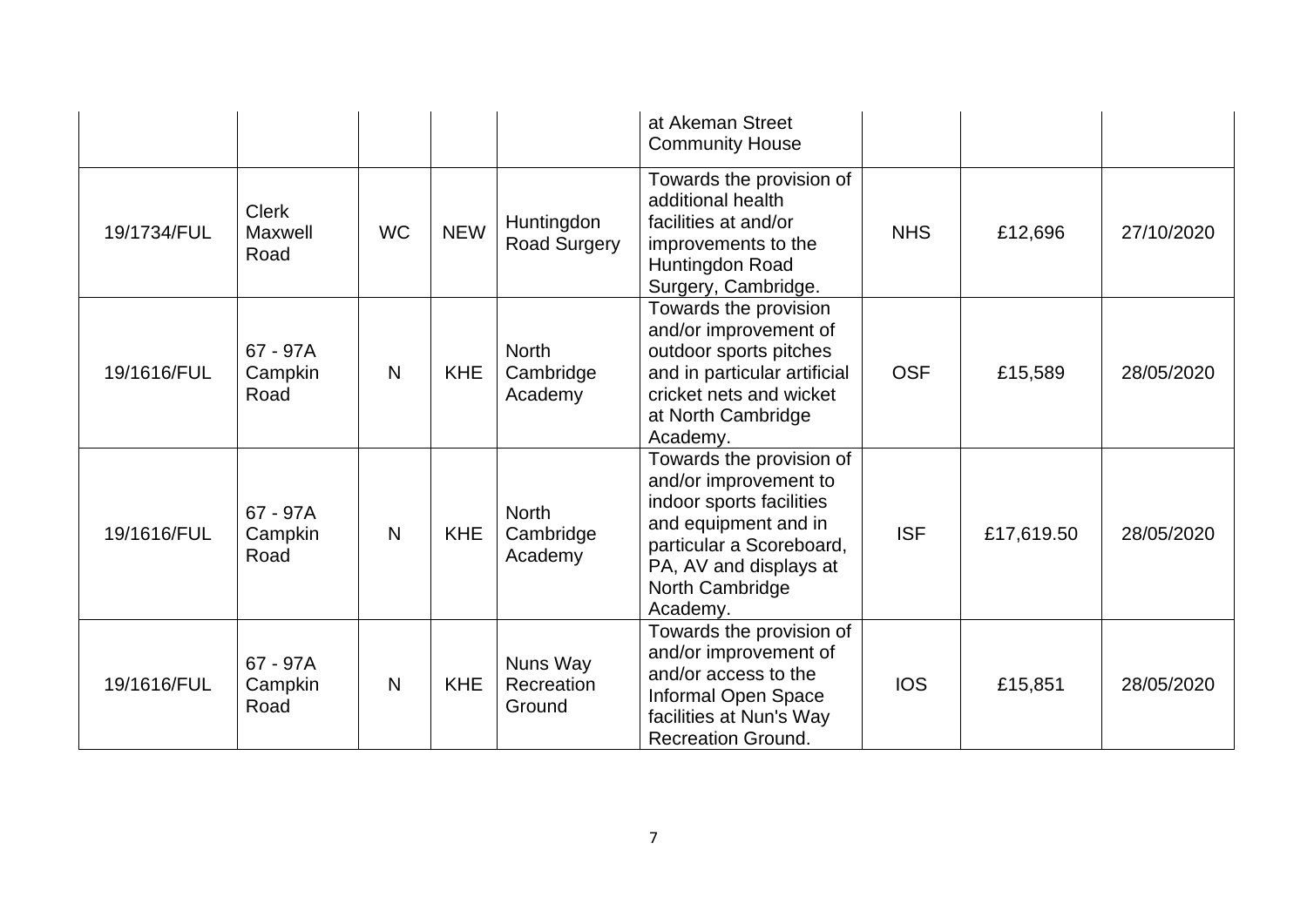| 19/1616/FUL | 67 - 97A<br>Campkin<br>Road         | N | <b>KHE</b> | Nuns Way play<br>area                                                          | Towards the provision of<br>and/or improvement of<br>the children's play area<br>facilities at Nun's Way<br>Play Area.                                                                                                                                                                                                                 | <b>PCT</b> | £1,264     | 28/05/2020 |
|-------------|-------------------------------------|---|------------|--------------------------------------------------------------------------------|----------------------------------------------------------------------------------------------------------------------------------------------------------------------------------------------------------------------------------------------------------------------------------------------------------------------------------------|------------|------------|------------|
| 19/1616/FUL | 68 - 97A<br>Campkin<br>Road         | N | <b>KHE</b> | Arbury Road<br>Surgery and/or<br><b>Nuffield Road</b><br><b>Medical Centre</b> | Provision of additional<br>health facilities at and/or<br>improvements by way of<br>extension,<br>reconfiguration,<br>refurbishment and/or<br>relocation at either or<br>both Arbury Road<br>Surgery and / or Nuffield<br>Road Medical Centre.<br>Such projects to be<br>agreed in writing<br>between the City<br>Council and NHS CCG. | <b>NHS</b> | £10,400    | 28/05/2020 |
| 19/1098/FUL | $121 - 125$<br>Chesterton<br>Road   | N | <b>WCH</b> | <b>Mitchams</b><br><b>Corner Public</b><br>Realm                               | Arboricultural<br>Improvements at<br><b>Mitchams Corner Public</b><br>Realm                                                                                                                                                                                                                                                            | <b>PR</b>  | £7,000     | 16/03/2021 |
| 19/1098/FUL | $121 - 125$<br>Chesterton<br>Road   | N | <b>WCH</b> | Cambridge<br>City (Aff Hsg)                                                    | Viability overage<br>payment for Aff Hsg                                                                                                                                                                                                                                                                                               | AH         | £1,029,995 | 16/03/2021 |
| 18/1679/FUL | 212-214<br><b>Newmarket</b><br>Road | E | <b>ABB</b> | <b>Abbey Sports</b><br>Centre & Gym                                            | Towards the provision of<br>and/or improvement to<br>indoor sports provision<br>in Cambridge and more<br>particularly the                                                                                                                                                                                                              | <b>ISF</b> | £5,649     | 10/06/2020 |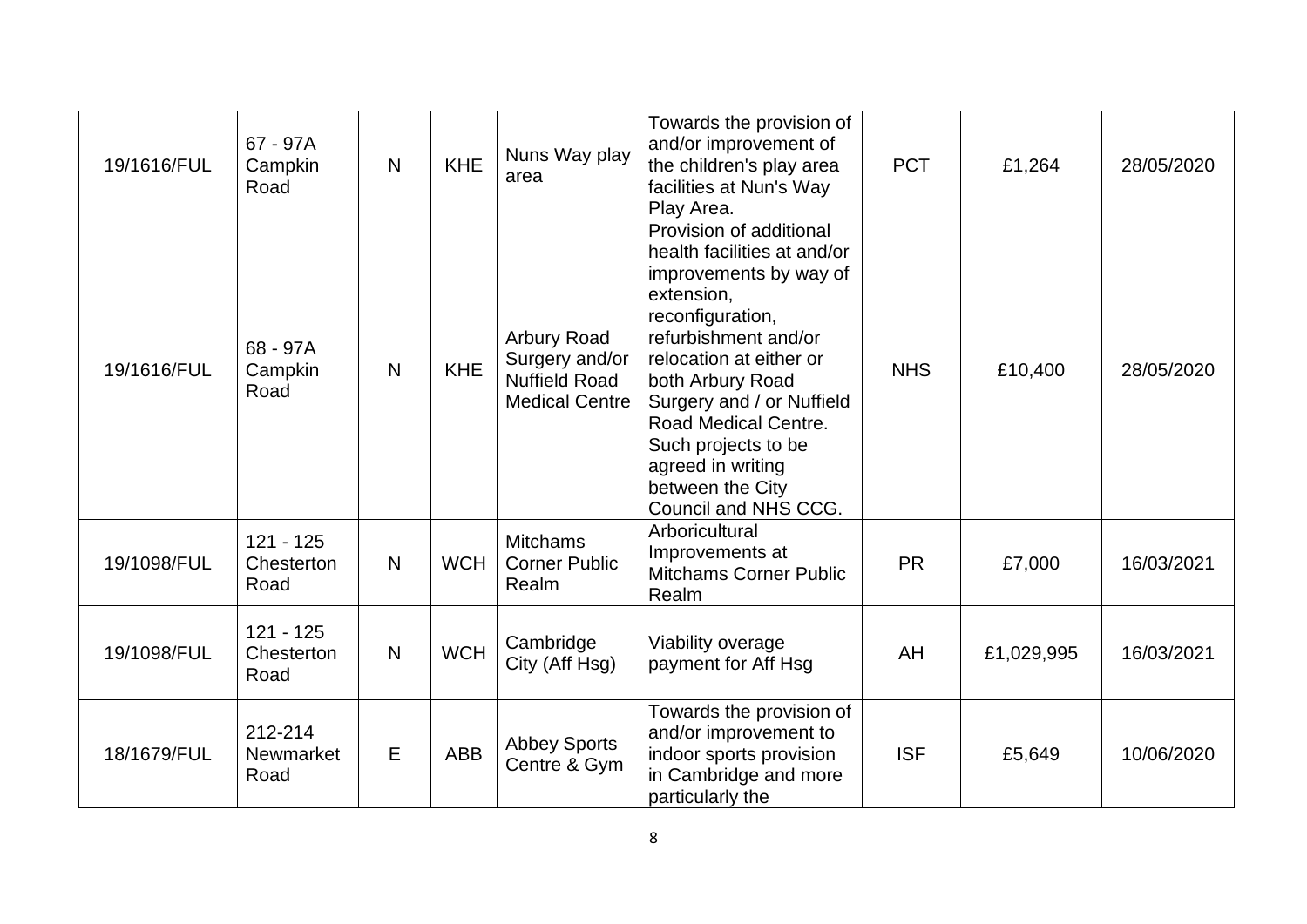|             |                                     |   |            |                         | gymnasium studio and<br>or gymnasium<br>equipment at Abbey<br>Sports Centre and<br>Gymnasium, Whitehill<br>Road, Cambridge CB5<br>8NT                                    |             |         |            |
|-------------|-------------------------------------|---|------------|-------------------------|--------------------------------------------------------------------------------------------------------------------------------------------------------------------------|-------------|---------|------------|
| 18/1679/FUL | 212-214<br><b>Newmarket</b><br>Road | E | <b>ABB</b> | St Matthew's<br>Piece   | Towards the provision of<br>and/or improvement of<br>and/or access to the<br>Informal Open Space<br>facilities at St Matthew's<br>Piece.                                 | <b>IOS</b>  | £5,082  | 10/06/2020 |
| 18/1679/FUL | 212-214<br>Newmarket<br>Road        | E | <b>ABB</b> | St Matthew's<br>Piece   | Towards the provision of<br>and/or improvement of<br>the children's play area<br>facilities at St Matthews<br>Piece play area.                                           | <b>PCT</b>  | £1,896  | 10/06/2020 |
| 18/1679/FUL | 212-214<br><b>Newmarket</b><br>Road | E | <b>ABB</b> | Stourbridge<br>Common   | Towards the<br>improvement to and<br>enhancement of the<br>outdoor sports facilities<br>at Stourbridge Common,<br>Cambridge.                                             | <b>OSF</b>  | £4,998  | 10/06/2020 |
| 18/1679/FUL | 212-214<br>Newmarket<br>Road        | E | <b>ABB</b> | Museum of<br>Technology | Towards the provision of<br>and / or improvement to<br>the community facility<br>and or equipment as<br>part of the Museum of<br>Technology, The Old<br>Pumping Station, | <b>CFAC</b> | £16,328 | 10/06/2020 |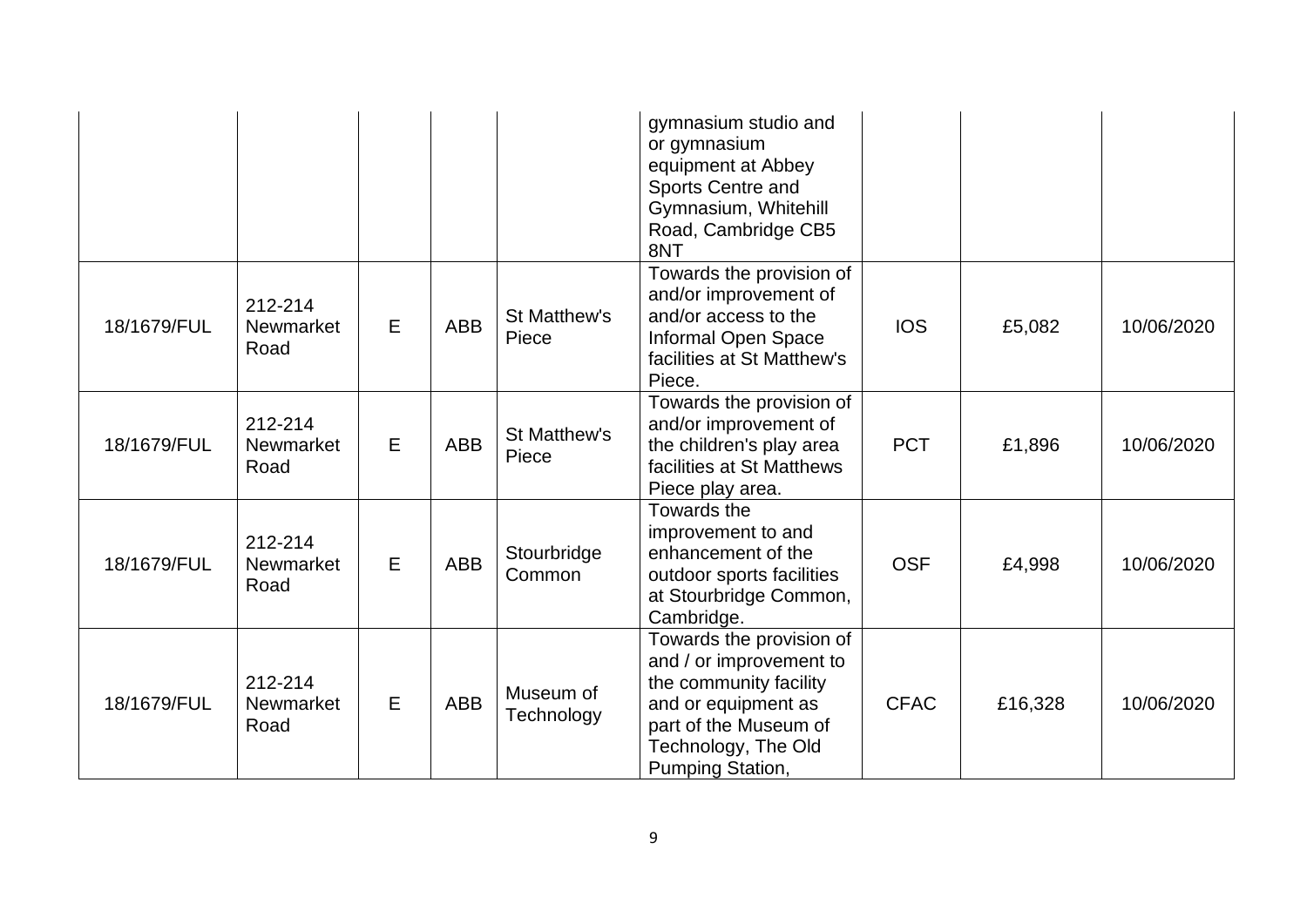|             |                                                           |             |            |                                                             | Cheddars Lane,<br>Cambridge                                                                                                                                                                                                                                                                    |             |          |            |
|-------------|-----------------------------------------------------------|-------------|------------|-------------------------------------------------------------|------------------------------------------------------------------------------------------------------------------------------------------------------------------------------------------------------------------------------------------------------------------------------------------------|-------------|----------|------------|
| 18/0481/OUT | <b>Land North</b><br>of Cherry<br>Hinton<br>(LNCH)        | $\mathsf E$ | <b>CHH</b> | <b>LNCH</b><br>Community<br>facility                        | <b>Community Facility Start</b><br><b>Up Costs</b>                                                                                                                                                                                                                                             | <b>CFAC</b> | £38,850  | 14/12/2020 |
| 18/0481/OUT | <b>Land North</b><br>of Cherry<br><b>Hinton</b><br>(LNCH) | Е           | <b>CHH</b> | Within the<br>vicinity of the<br><b>LNCH</b><br>development | Provision of additional<br>primary healthcare<br>provision within the<br>vicinity of the<br>development                                                                                                                                                                                        | <b>NHS</b>  | £435,291 | 14/12/2020 |
| 18/0481/OUT | <b>Land North</b><br>of Cherry<br>Hinton<br>(LNCH)        | E           | <b>CHH</b> | LNCH - on site                                              | Cardboard skips<br>contribution                                                                                                                                                                                                                                                                | <b>WC</b>   | £12,500  | 14/12/2020 |
| 18/0481/OUT | <b>Land North</b><br>of Cherry<br><b>Hinton</b><br>(LNCH) | E           | <b>CHH</b> | <b>Fulbourn Fen</b>                                         | <b>Biodiversity Contribution</b>                                                                                                                                                                                                                                                               | <b>NAT</b>  | £121,500 | 14/12/2020 |
| 18/0481/OUT | <b>Land North</b><br>of Cherry<br><b>Hinton</b><br>(LNCH) | E           | <b>CHH</b> | Children's<br>Centre - LNCH                                 | <b>Children Centre</b><br>Equipment contribution -<br>towards the costs of<br>provision of equipment<br>and activities within a<br>children's centre whose<br>work involves or is<br>associated (in whole or<br>part) with children's<br>activities on the Site or<br>associated with the Site | <b>CFAC</b> | £15,000  | 14/12/2020 |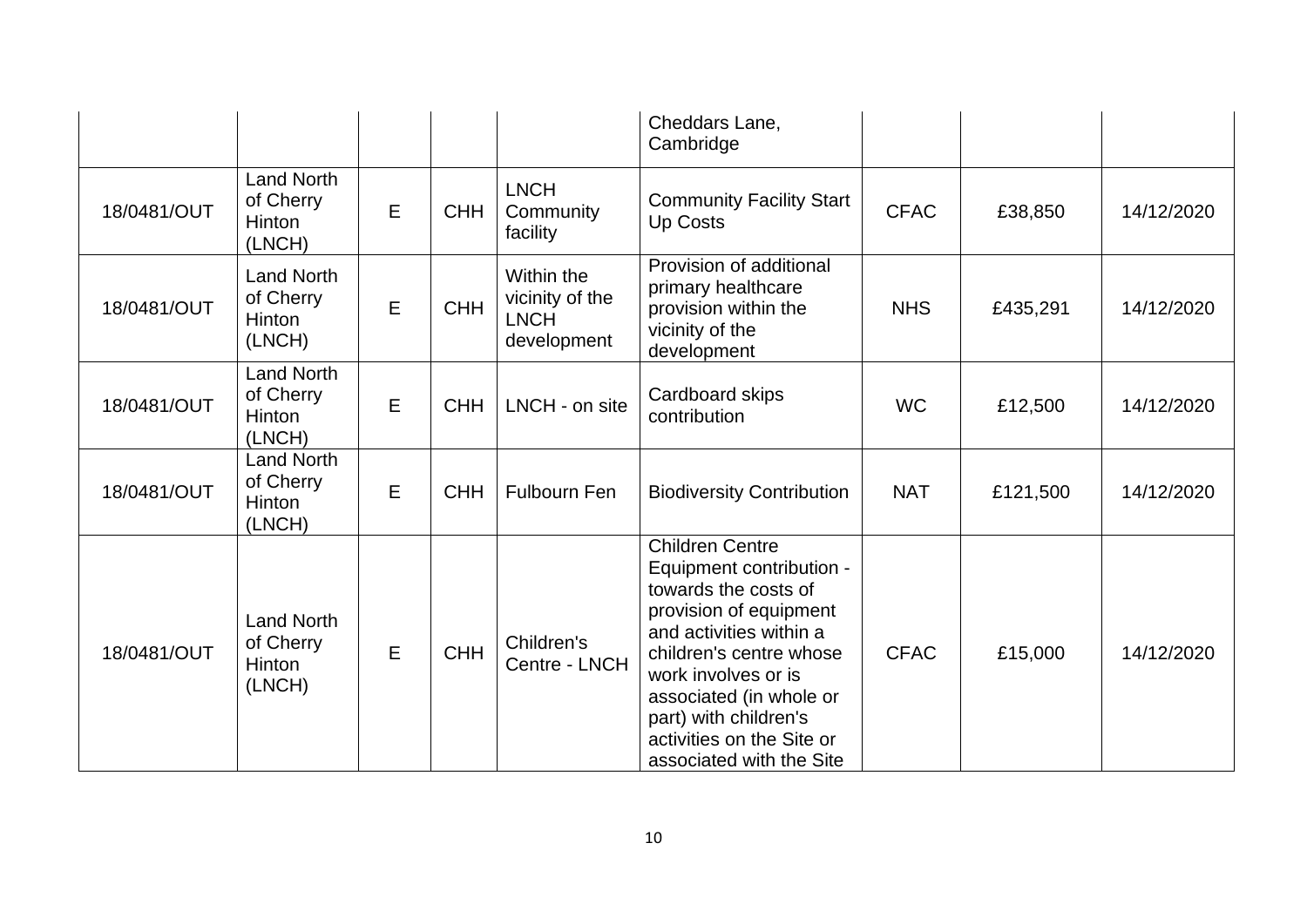| 18/0481/OUT | <b>Land North</b><br>of Cherry<br><b>Hinton</b><br>(LNCH) | E | <b>CHH</b> | Children's<br>Centre - LNCH       | <b>Children Centre Staff</b><br>contribution - towards<br>the costs of full-time<br>and/or part-time staff for<br>a children's centre<br>whose work involves or<br>is associated (in whole<br>or part) with children's<br>activities on the Site or<br>associated with the Site:                                                     | <b>CFAC</b> | £33,146 | 14/12/2020 |
|-------------|-----------------------------------------------------------|---|------------|-----------------------------------|--------------------------------------------------------------------------------------------------------------------------------------------------------------------------------------------------------------------------------------------------------------------------------------------------------------------------------------|-------------|---------|------------|
| 18/0481/OUT | <b>Land North</b><br>of Cherry<br>Hinton<br>(LNCH)        | E | <b>CHH</b> | <b>LNCH</b><br>community<br>chest | <b>Community Chest Fund</b><br>- towards the cost of<br>kick-starting community<br>activities on the<br>Development                                                                                                                                                                                                                  | <b>CFAC</b> | £3,500  | 14/12/2020 |
| 18/0481/OUT | <b>Land North</b><br>of Cherry<br><b>Hinton</b><br>(LNCH) | E | <b>CHH</b> | <b>LNCH</b><br>community          | <b>Specialist Community</b><br><b>Development Worker</b><br>(CDW) - towards the<br>costs of full-time and/or<br>part-time community<br>development workers<br>whose work involves or<br>is associated (in whole<br>or part) in community<br>development, sports and<br>youth services on the<br>Site or associated with<br>the Site; | <b>CFAC</b> | £80,000 | 14/12/2020 |
| 18/0481/OUT | <b>Land North</b><br>of Cherry<br>Hinton<br>(LNCH)        | E | <b>CHH</b> | <b>LNCH</b><br>community          | <b>IDAA Kick start funding</b><br>contribution                                                                                                                                                                                                                                                                                       | <b>CFAC</b> | £2,160  | 14/12/2020 |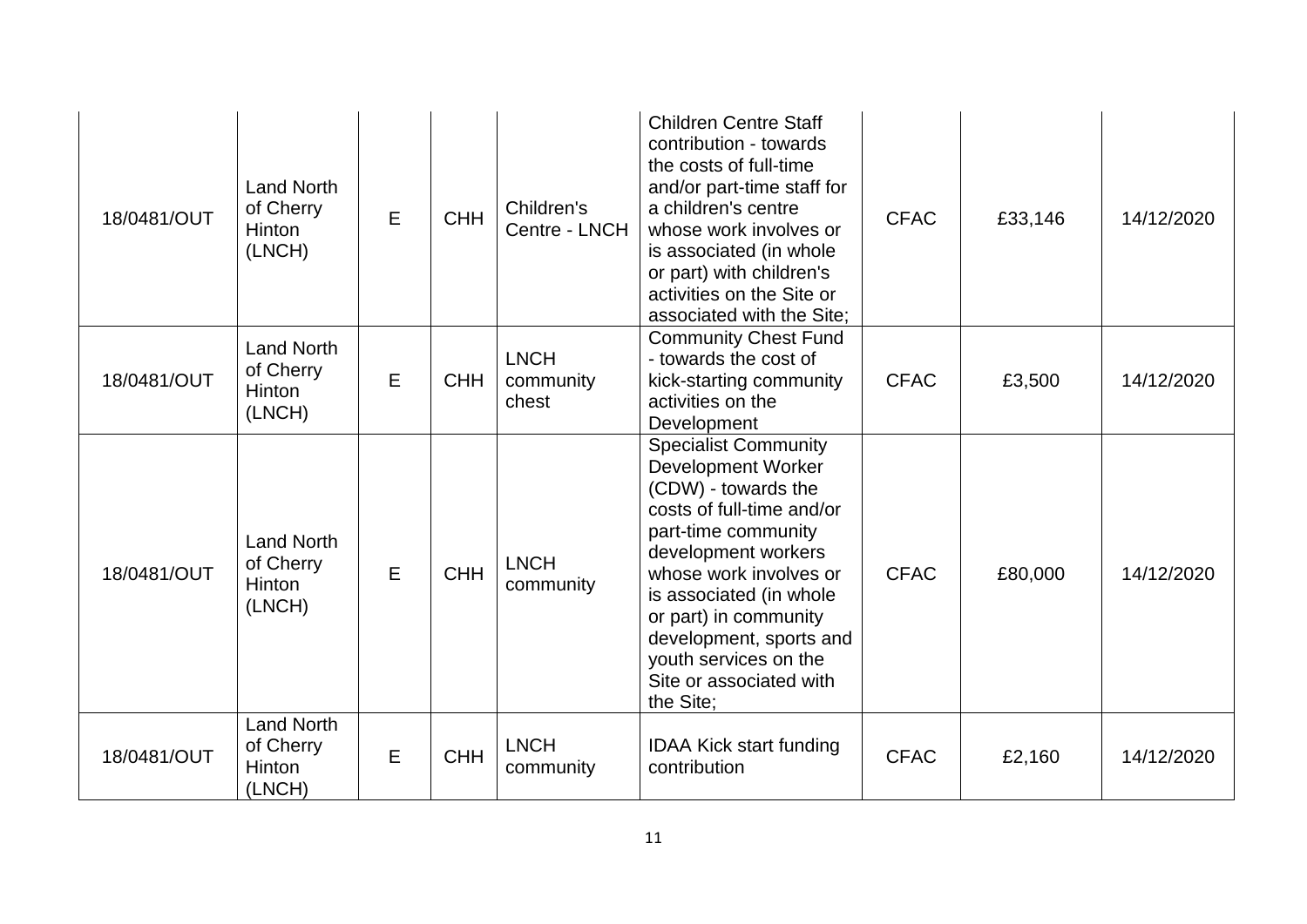| 18/0481/OUT | <b>Land North</b><br>of Cherry<br>Hinton<br>(LNCH) | E           | <b>CHH</b> | <b>LNCH</b><br>community | <b>Health Visiting</b><br>Contribution                                          | <b>CFAC</b> | £8,250  | 14/12/2020 |
|-------------|----------------------------------------------------|-------------|------------|--------------------------|---------------------------------------------------------------------------------|-------------|---------|------------|
| 18/0481/OUT | <b>Land North</b><br>of Cherry<br>Hinton<br>(LNCH) | E           | <b>CHH</b> | <b>LNCH</b><br>community | <b>Healthy New Towns</b><br>Initiative contribution                             | <b>CFAC</b> | £15,000 | 14/12/2020 |
| 18/0481/OUT | <b>Land North</b><br>of Cherry<br>Hinton<br>(LNCH) | E           | <b>CHH</b> | <b>LNCH</b><br>community | <b>Healthy New Towns</b><br><b>Initiative Kickstart</b><br>Funding contribution | <b>CFAC</b> | £6,720  | 14/12/2020 |
| 18/0481/OUT | <b>Land North</b><br>of Cherry<br>Hinton<br>(LNCH) | E           | <b>CHH</b> | <b>LNCH</b><br>community | <b>Kickstart and Activity</b><br>funding (multi agency<br>team)                 | <b>CFAC</b> | £3,500  | 14/12/2020 |
| 18/0481/OUT | <b>Land North</b><br>of Cherry<br>Hinton<br>(LNCH) | E           | <b>CHH</b> | <b>LNCH</b><br>community | <b>Locality Staff</b><br>contribution                                           | <b>CFAC</b> | £90,000 | 14/12/2020 |
| 18/0481/OUT | <b>Land North</b><br>of Cherry<br>Hinton<br>(LNCH) | E           | <b>CHH</b> | <b>LNCH</b><br>community | <b>Mental Health</b><br><b>Counselling Services</b><br>contribution             | <b>CFAC</b> | £1,920  | 14/12/2020 |
| 18/0481/OUT | <b>Land North</b><br>of Cherry<br>Hinton<br>(LNCH) | E           | <b>CHH</b> | <b>LNCH</b><br>community | <b>Mental Health Training</b><br>contribution                                   | <b>CFAC</b> | £8,160  | 14/12/2020 |
| 18/0481/OUT | <b>Land North</b><br>of Cherry<br>Hinton<br>(LNCH) | $\mathsf E$ | <b>CHH</b> | <b>LNCH</b><br>community | Multi-Agency co-<br>ordination contribution                                     | <b>CFAC</b> | £23,750 | 14/12/2020 |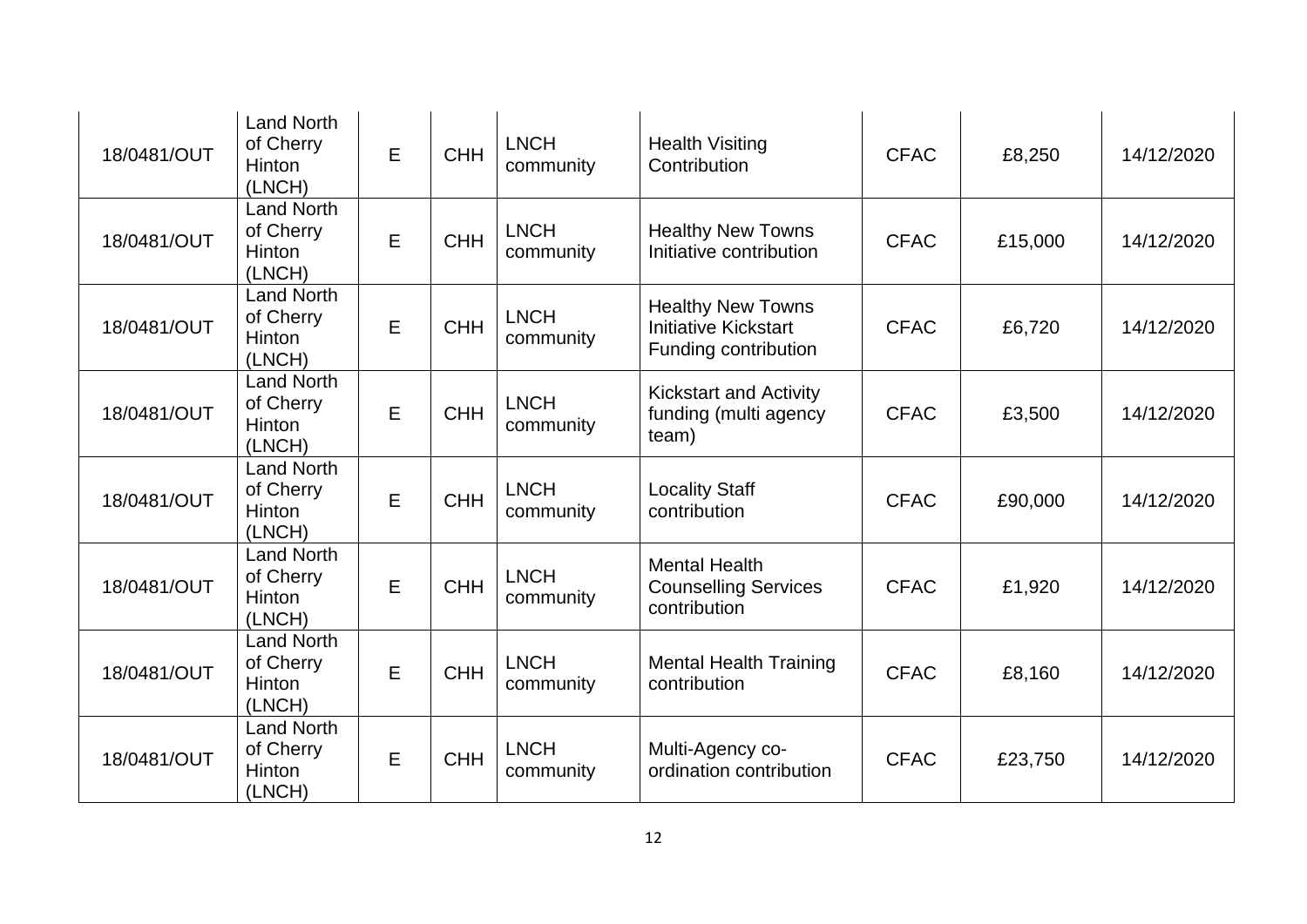| 18/0481/OUT | <b>Land North</b><br>of Cherry<br>Hinton<br>(LNCH)        | $\mathsf E$ | <b>CHH</b> | <b>LNCH</b><br>community                   | Project Worker - children<br>and young peoples'<br>activities                                                                                                                                                     | <b>CFAC</b> | £90,000  | 14/12/2020 |
|-------------|-----------------------------------------------------------|-------------|------------|--------------------------------------------|-------------------------------------------------------------------------------------------------------------------------------------------------------------------------------------------------------------------|-------------|----------|------------|
| 18/0481/OUT | <b>Land North</b><br>of Cherry<br>Hinton<br>(LNCH)        | E           | <b>CHH</b> | LNCH-<br>Household<br>waste<br>receptacles | Household waste<br>receptacles                                                                                                                                                                                    | <b>WC</b>   | £120,000 | 14/12/2020 |
| 18/0481/OUT | <b>Land North</b><br>of Cherry<br><b>Hinton</b><br>(LNCH) | E           | <b>CHH</b> | LNCH-<br>Refuse<br>collection<br>vehicle   | Towards provision of<br>refuse collection<br>vehicles                                                                                                                                                             | <b>WC</b>   | £74,004  | 14/12/2020 |
| 18/0481/OUT | <b>Land North</b><br>of Cherry<br><b>Hinton</b><br>(LNCH) | E           | <b>CHH</b> | Abbey<br>Swimming<br>Pool                  | Provision of and / or<br>improvements to the<br>swimming facilities (as<br>identified in the Councils<br><b>Swimming Facilities</b><br>Investment Plan) at<br>Abbey Pool, Whitehill<br>Road, Cambridge CB5<br>8NT | <b>ISF</b>  | £157,320 | 14/12/2020 |
| 18/0481/OUT | <b>Land North</b><br>of Cherry<br>Hinton<br>(LNCH)        | E           | <b>CHH</b> |                                            | <b>Award Drain</b><br>Maintenance<br>contribution                                                                                                                                                                 | <b>MISC</b> | £35,000  | 14/12/2020 |
| 18/0481/OUT | <b>Land North</b><br>of Cherry<br>Hinton<br>(LNCH)        | E           | <b>CHH</b> | Monitoring<br>Fees - LNCH                  | <b>Monitoring Fees</b>                                                                                                                                                                                            | <b>MON</b>  | £50,000  | 14/12/2020 |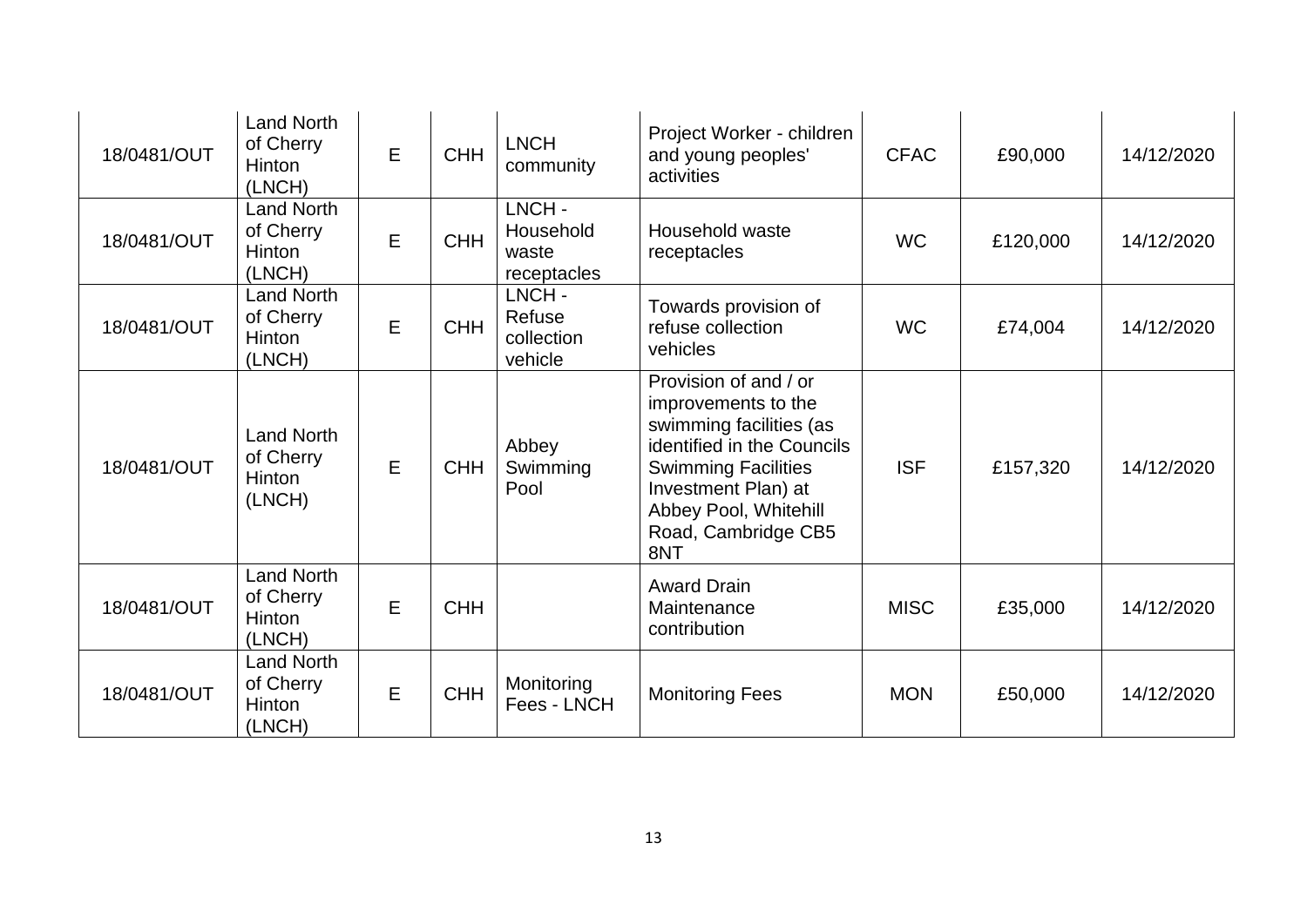| 18/0481/OUT | Land North<br>of Cherry<br>Hinton<br>(LNCH)        | E | <b>CHH</b> | Contamination<br><b>Report Review</b><br>contribution -<br><b>LNCH</b> | Towards the cost of<br>appointing an<br>independent consultant<br>to undertake a third<br>party review of the<br><b>PFAS</b> contamination<br>preliminary scheme of<br>investigation and<br>remediation on the Site<br>as part of the<br>Development | <b>MISC</b> | £75,000       | 14/12/2020 |
|-------------|----------------------------------------------------|---|------------|------------------------------------------------------------------------|------------------------------------------------------------------------------------------------------------------------------------------------------------------------------------------------------------------------------------------------------|-------------|---------------|------------|
| 18/0481/OUT | <b>Land North</b><br>of Cherry<br>Hinton<br>(LNCH) | E | <b>CHH</b> |                                                                        | <b>Secondary School</b><br><b>Sports Hall Upgrade</b>                                                                                                                                                                                                | <b>ISF</b>  | £212,300      | 14/12/2020 |
| 18/0481/OUT | <b>Land North</b><br>of Cherry<br>Hinton<br>(LNCH) | E | <b>CHH</b> | On-site sports<br>pitch                                                | Physical improvements<br>to proposed sports pitch<br>(upgraded drainage) to<br>allow for greater<br>capacity of use and<br>enable year-round use.                                                                                                    | <b>OSF</b>  | £160,559.50   | 14/12/2020 |
|             |                                                    |   |            |                                                                        |                                                                                                                                                                                                                                                      |             | £3,199,249.00 |            |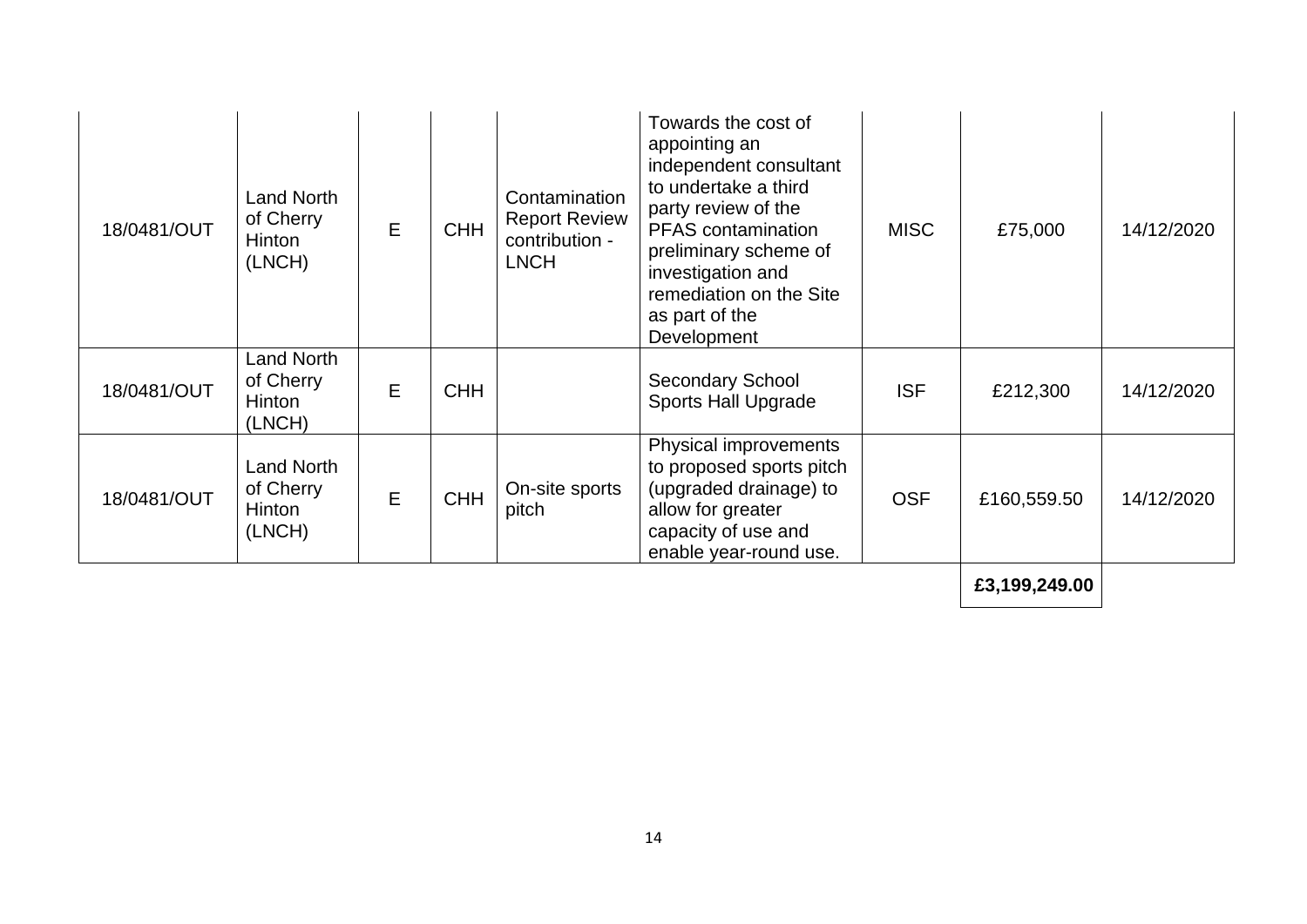## Appendix C: Section 106 Monies received

| App Ref     | <b>Address</b>                | Area        | Ward       | <b>Facility</b>                                | <b>Contribution Wording</b>                                                                                                                                                   | <b>Type</b>  | <b>Amount Paid</b> | <b>Date Paid</b> | Date of<br>s106 |
|-------------|-------------------------------|-------------|------------|------------------------------------------------|-------------------------------------------------------------------------------------------------------------------------------------------------------------------------------|--------------|--------------------|------------------|-----------------|
| 08/0048/OUT | Trumpington<br><b>Meadows</b> | S           | <b>TRU</b> | Trumpington<br><b>Meadows</b><br>allotments    | Allotment maintenance                                                                                                                                                         | <b>ALLOT</b> | £14,192            | 13/11/2020       | 14/12/2010      |
| 17/1527/FUL | <b>213 Mill</b><br>Road       | E           | <b>ROM</b> | Mill Road<br>Depot                             | Towards the provision<br>and/or improvement of<br>community facilities at the<br>Mill Road depot site,<br>Cambridge.                                                          | <b>CFAC</b>  | £21,870            | 11/03/2021       | 19/12/2017      |
| 17/1372/FUL | 291 Hills<br>Road             | S           | QED        | Clay Farm<br>Community<br>Centre               | Towards the provision of<br>and / or improvement of,<br>and/or access to, the<br>community facilities and<br>equipment at Clay Farm<br><b>Community Centre,</b><br>Cambridge. | <b>CFAC</b>  | £16,958            | 09/02/2021       | 11/07/2019      |
| 15/1020/FUL | 141 Ditton<br>Walk            | $\mathsf E$ | ABB        | East<br><b>Barnwell</b><br>Community<br>Centre | Towards the provision of<br>and/or improvement of the<br>facilities and/or equipment<br>at East Barnwell<br><b>Community Centre,</b><br>Newmarket Road,<br>Cambridge.         | <b>CFAC</b>  | £29,346            | 24/09/2020       | 27/11/2017      |
| 17/2245/FUL | <b>Mill Road</b><br>Depot     | E           | <b>PET</b> | Great<br>Eastern<br><b>Street</b>              | Towards the provision<br>and/or improvement of<br>and/or access to the<br>Informal Open Space                                                                                 | <b>IOS</b>   | £32,912            | 22/09/2020       | 13/08/2019      |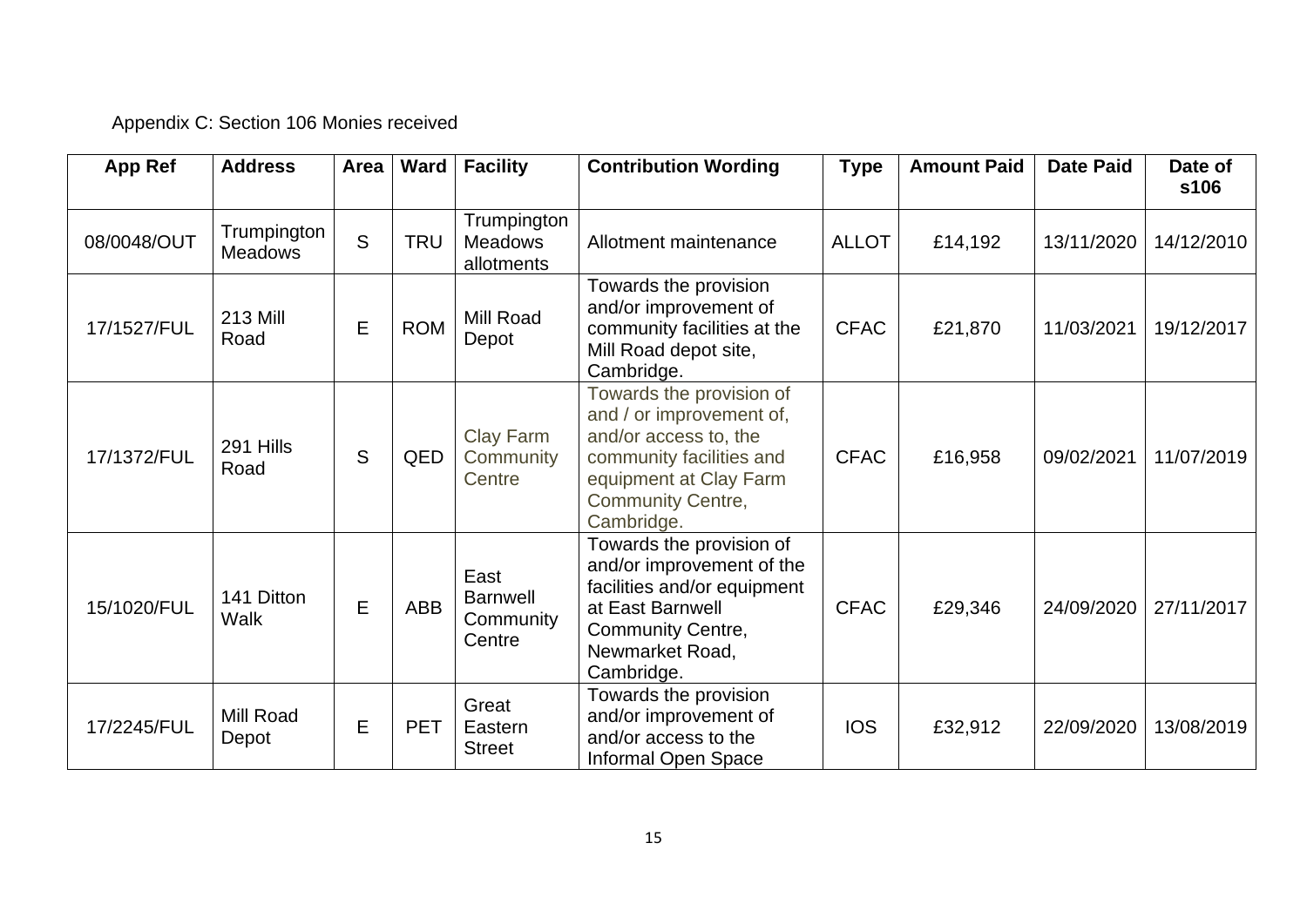|             |                           |   |            |                                      | facilities at Great Eastern<br>Street, Cambridge.                                                                                                                    |            |            |            |            |
|-------------|---------------------------|---|------------|--------------------------------------|----------------------------------------------------------------------------------------------------------------------------------------------------------------------|------------|------------|------------|------------|
| 17/1527/FUL | <b>213 Mill</b><br>Road   | E | <b>ROM</b> | Romsey<br>Recreation<br>Ground       | Towards the provision of<br>and/or improvements to<br>Informal Open Space at<br><b>Romsey Recreation</b><br>Ground, Cambridge.                                       | <b>IOS</b> | £8,022     | 11/03/2021 | 19/12/2017 |
| 17/1372/FUL | 291 Hills<br>Road         | S | QED        | Nightingale<br>Recreation<br>Ground  | Towards the provision of<br>and/or improvement of<br>and/or access to the<br>Informal Open Space<br>facilities at Nightingale<br><b>Avenue Recreation</b><br>Ground. | <b>IOS</b> | £5,445     | 09/02/2021 | 11/07/2019 |
| 15/1020/FUL | 141 Ditton<br>Walk        | E | <b>ABB</b> | <b>Ditton Fields</b><br>Rec          | The improvement of<br>informal open space<br>(including landscaping,<br>paths, trees, benches,<br>bins, and information<br>signs) at Ditton Fields Rec.              | <b>IOS</b> | £14,081    | 24/09/2020 | 27/11/2017 |
| 07/0620/OUT | Clay Farm                 | S | <b>TRU</b> | Clay Farm -<br>onsite<br>maintenance | Phases 1b, 2 & 5<br>(maintenance)                                                                                                                                    | <b>IOS</b> | £171,197   | 12/01/2021 | 06/08/2010 |
| 07/0620/OUT | Clay Farm                 | S | <b>TRU</b> | Clay Farm -<br>onsite<br>maintenance | Hobson's Brook Green<br>Corridor (maintenance)                                                                                                                       | <b>IOS</b> | £1,081,878 | 11/03/2021 | 06/08/2010 |
| 17/2245/FUL | <b>Mill Road</b><br>Depot | E | <b>PET</b> | Abbey<br><b>Sports</b><br>Centre     | Towards the provision<br>and/or improvement of<br>and/or access to, indoor<br>sports facilities at the<br>Abbey Pool. The relocation                                 | <b>ISF</b> | £103,834   | 22/09/2020 | 13/08/2019 |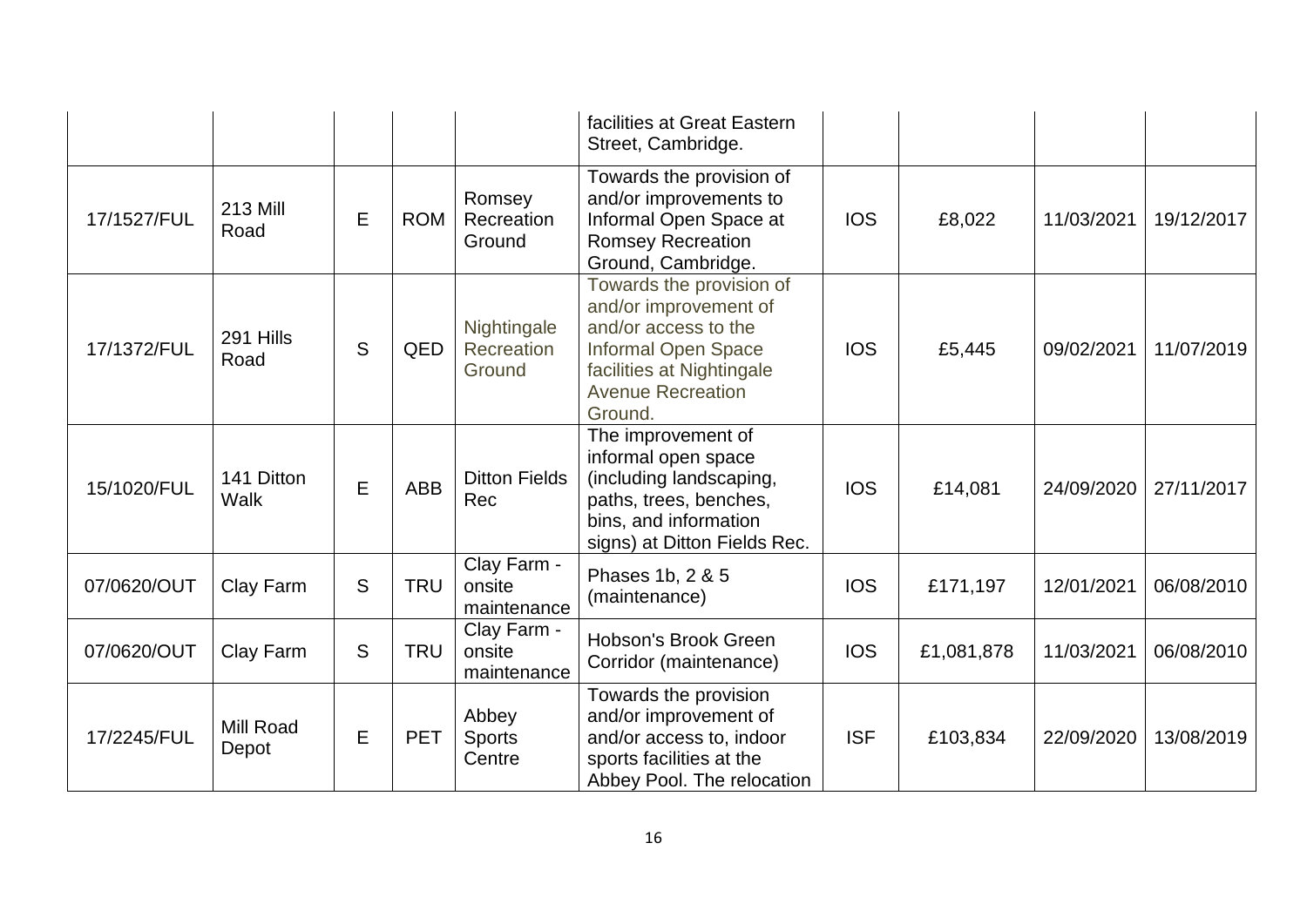|             |                           |              |            |                                           | of the old Council stores<br>building from Mill Road<br>Depot and the fitting out of<br>said stores building to form<br>a sports hall and/or urban<br>zone at the Abbey Sports<br>Centre and Gym, Whitehill<br>Road, Cambridge CB5<br>8NT. |            |            |            |            |
|-------------|---------------------------|--------------|------------|-------------------------------------------|--------------------------------------------------------------------------------------------------------------------------------------------------------------------------------------------------------------------------------------------|------------|------------|------------|------------|
| 17/1527/FUL | <b>213 Mill</b><br>Road   | E            | <b>ROM</b> | Parkside<br>Pool                          | Towards the provision of<br>additional gym and<br>exercise facilities at<br>Parkside Pool in<br>Cambridge                                                                                                                                  | <b>ISF</b> | £8,917     | 11/03/2021 | 19/12/2017 |
| 17/1372/FUL | 291 Hills<br>Road         | S            | QED        | Netherhall<br>School                      | Towards the provision of<br>and/or improvement of<br>indoor sports facilities for<br>an indoor gymnasium and<br>studio (including<br>equipment) at Netherhall<br>School, St Ediths Way.                                                    | <b>ISF</b> | £6,052.50  | 09/02/2021 | 11/07/2019 |
| 17/0412/S73 | 149B Histon<br>Road       | $\mathsf{N}$ | <b>ARB</b> | Chesterton<br>Community<br>College        | Towards the provision<br>and/or improvement of<br>indoor sports and leisure<br>facilities at Chesterton<br><b>Community College,</b><br>Gilbert Road, Cambridge.<br>CB4 3NY                                                                | <b>ISF</b> | £10,102.00 | 26/02/2021 | 30/10/2017 |
| 15/1020/FUL | 141 Ditton<br><b>Walk</b> | E            | <b>ABB</b> | Abbey<br><b>Sports</b><br>Centre &<br>Gym | Towards the provision<br>and/or improvement to the<br>gym studio and/or gym<br>equipment at Abbey Sports                                                                                                                                   | <b>ISF</b> | £13,848    | 24/09/2020 | 27/11/2017 |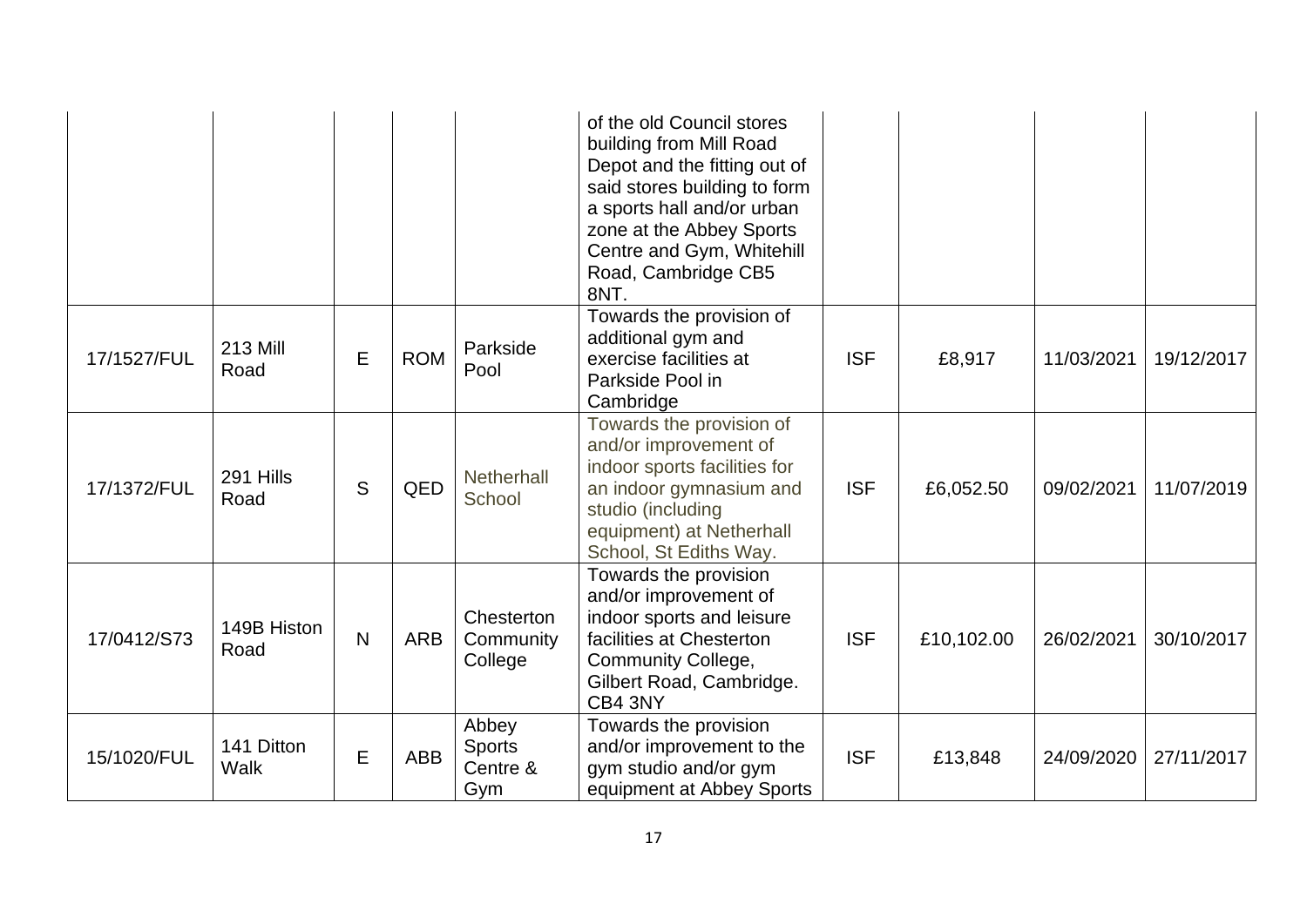|             |                         |           |            |                                              | Centre and Gym, Whitehill<br>Road, Cambridge CB5<br>8NT                                                                                                                                                      |             |         |            |            |
|-------------|-------------------------|-----------|------------|----------------------------------------------|--------------------------------------------------------------------------------------------------------------------------------------------------------------------------------------------------------------|-------------|---------|------------|------------|
| 07/0003/OUT | Darwin<br>Green         | <b>WC</b> | CAS        | Darwin<br>Green bus<br>shelters              | Bus shelters maintenance                                                                                                                                                                                     | <b>MISC</b> | £2,957  | 30/10/2020 | 18/12/2013 |
| 07/0003/OUT | Darwin<br>Green         | <b>WC</b> | CAS        | Darwin<br>Green<br>performance<br>monitoring | Section 106 monitoring of<br>Darwin Green                                                                                                                                                                    | <b>MON</b>  | £19,736 | 30/10/2020 | 18/12/2013 |
| 17/2245/FUL | Mill Road<br>Depot      | E         | <b>PET</b> | Petersfield<br>Medical<br>Practice           | Towards the provision of<br>additional health facilities<br>at and/or improvements to<br>the Petersfield Medical<br>Practice by way of<br>extension, reconfiguration,<br>refurbishment and/or<br>relocation. | <b>NHS</b>  | £67,522 | 22/09/2020 | 13/08/2019 |
| 17/2245/FUL | Mill Road<br>Depot      | E         | <b>PET</b> | Coldham's<br>Common                          | Towards the provision of<br>and/or improvement to the<br>outdoor facilities<br>comprising the artificial<br>grass carpet (from sand to<br>rubber crumb) at<br>Coldham's Common.                              | <b>OSF</b>  | £91,868 | 22/09/2020 | 13/08/2019 |
| 17/1527/FUL | <b>213 Mill</b><br>Road | E         | <b>ROM</b> | Donkey<br>Common                             | Towards the provision<br>and/or improvement of<br>outdoor fitness equipment<br>at Donkey Common, Mill<br>Road, Cambridge.                                                                                    | <b>OSF</b>  | £7,890  | 11/03/2021 | 19/12/2017 |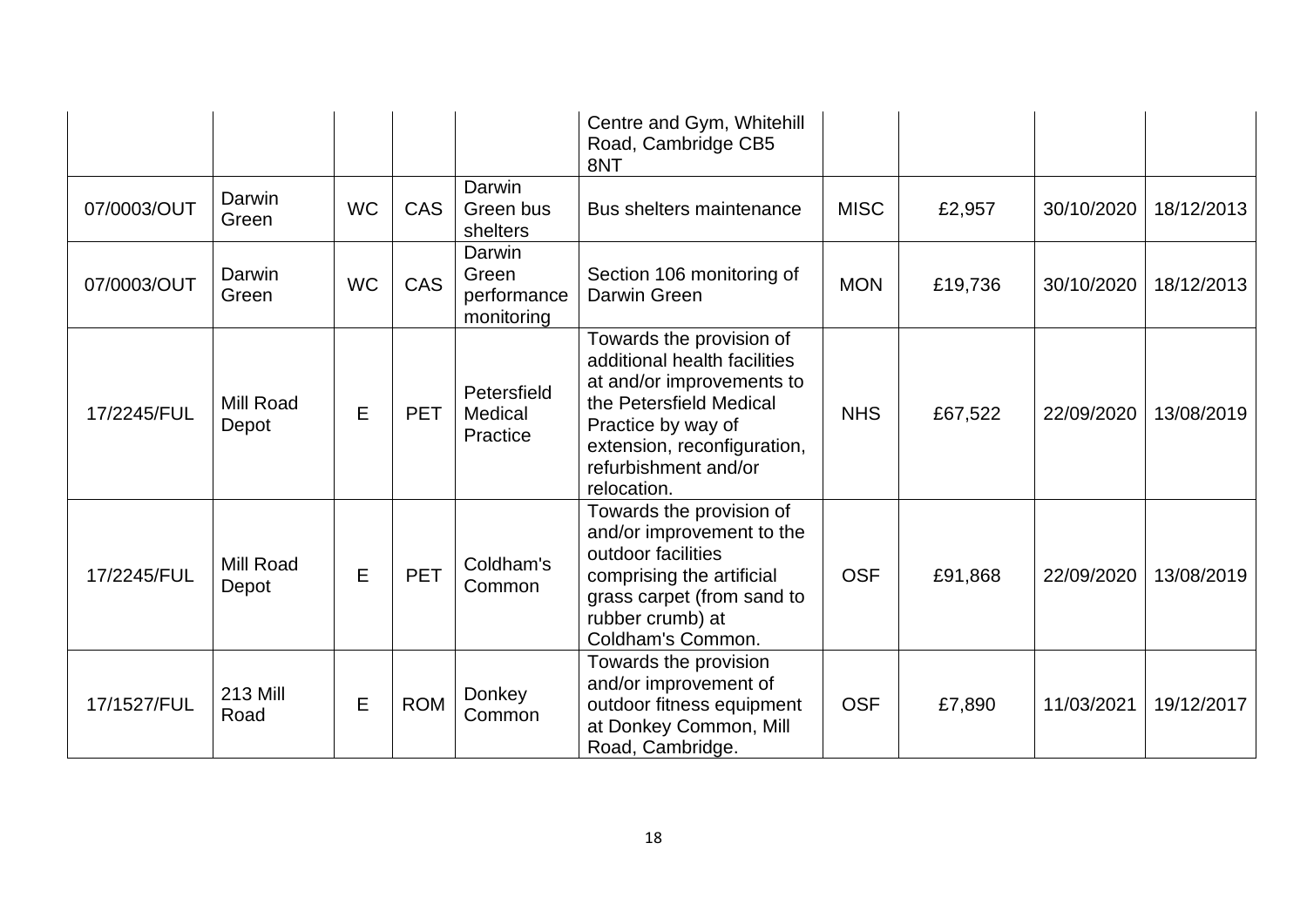| 17/1372/FUL | 291 Hills<br>Road         | S | QED        | Nightingale<br>Recreation<br>Ground       | Towards the provision of<br>and/or improvement to<br>and/or access to, the<br>outdoor sports facilities<br>comprising the grass<br>sports pitch provision at<br>Nightingale Avenue<br><b>Recreation Ground.</b>                                                                                                                      | <b>OSF</b> | £5,355  | 09/02/2021 | 11/07/2019 |
|-------------|---------------------------|---|------------|-------------------------------------------|--------------------------------------------------------------------------------------------------------------------------------------------------------------------------------------------------------------------------------------------------------------------------------------------------------------------------------------|------------|---------|------------|------------|
| 17/0412/S73 | 149B Histon<br>Road       | N | <b>ARB</b> | Chesterton<br>Community<br>College        | Towards the provision<br>and/or improvement of<br>outdoor sports facilities at<br><b>Chesterton Community</b><br>College playing fields, off<br>Courtney Way Cambridge.<br>(CB4 2EE)                                                                                                                                                 | <b>OSF</b> | £8,938  | 26/02/2021 | 30/10/2017 |
| 15/1020/FUL | 141 Ditton<br><b>Walk</b> | E | <b>ABB</b> | Abbey<br><b>Sports</b><br>Centre &<br>Gym | Towards the provision<br>and/or improvement of or<br>access to outdoor sports<br>facilities comprising an<br>artificial training pitch<br>and/or training pitch<br>improvements and<br>drainage and/or a floodlit<br>training area on the grass<br>pitch at Abbey Sports<br>Centre and Gym, Whitehall<br>Road, Cambridge CB5<br>8NT. | <b>OSF</b> | £14,731 | 24/09/2020 | 27/11/2017 |
| 17/2245/FUL | Mill Road<br>Depot        | E | <b>PET</b> | Petersfield<br>Play Area                  | Toward the provision of<br>and/or improvement of the<br>play area equipment and                                                                                                                                                                                                                                                      | <b>PCT</b> | £30,757 | 22/09/2020 | 13/08/2019 |